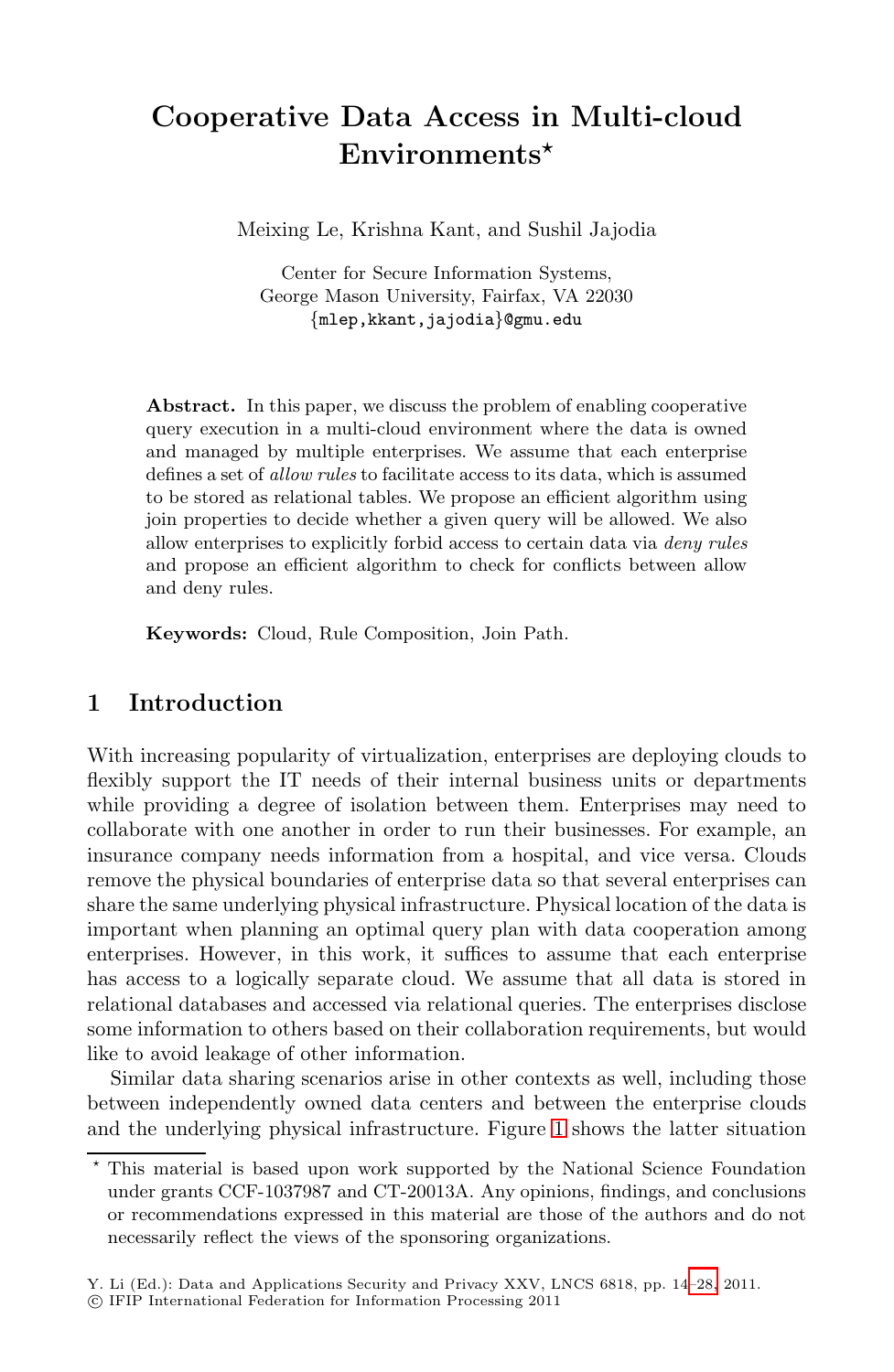more clearly where the enterprise clouds *A* and *B* run on top of the physical infrastructure  $I$ . Similarly, enterprise cloud  $C$  runs on top of a different physical infrastructure *II*. In this case, the enterprise clouds need to know suitable configuration information from the infrastructure providers and the providers may need to know the characteristics of the software deployed by the enterprise clouds. Given the standard CIM [10] (common information model) based storage of configuration data, it may even be necessary to consider access to information that is obtained by combining the stored data in some way (much like joins in normal databases). Thus, the collaboration requirements among these entities can be similar to those in the context of multiple enterprises sharing data.

If in Figure 1, enterprise *A* needs data from enterprise *B* to satisfy its business needs, *A* and *B* need to negotiate and establish policies regarding the accessibility of each other's data. This results in authorization rules for *A* and *B* to follow. With these authorization rules, *A* is able to answer some queries that require information from *B* but not others. If *A* also has authorization rules for cloud *C*, then *A* may be able to answer a query that requires some data from both *B* and *C*. In the first part of our work, we want to decide whether a given query against enter-

<span id="page-1-0"></span>

**Fig. 1.** Cooperative data access in cloud environment

prise *A* is allowed according to all the authorization rules given to *A*.

In general, there are two ways of specifying the authorizations: explicit (as in reference [1]), and implicit. The explicit method is easier in that any queries that do not match any explicit authorization rule will not be answered. However, the number of rules could become large and cumbersome to manage. In the implicit approach, the enterprises are only given some basic rules, and are free to compose them and thereby access more information than the rules imply directly. The implicit method can be more concise, and is the focus of this paper. The main problem with implicit method is that there is no way to exclude certain compositions. We fill this gap by introducing deny policies as well.

Deny policies are needed for two reasons. The first reason is simply to avoid certain combinations and thereby achieve the same level of expressiveness as the explicit authorizations. The second reason is that an enterprise may be able to do compositions locally after having obtained the desired data from other enterprises, but such compositions may not be intended.

In this paper, we also present an algorithm to verify whether a deny rule will be violated by the authorization rules. In other words, we check the conflict between allow rules and deny rules. In some cases, the deny rules may still be difficult to enforce with existing parties. In such case, the conflicts found by our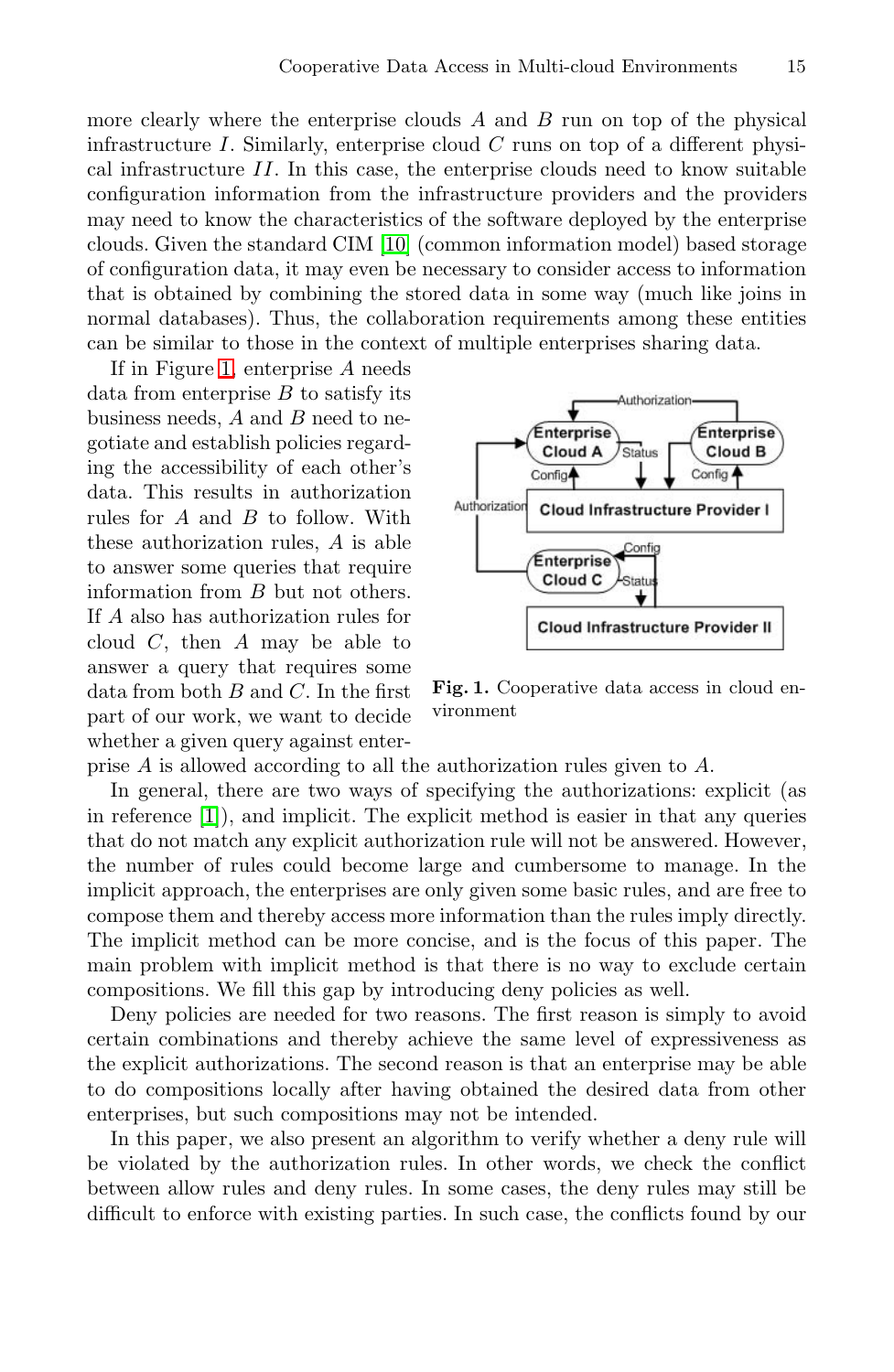#### 16 M. Le, K. Kant, and S. Jajodia

algorithm can be used to alert the data owners to change their authorizations or policies in order to remove the conflicts. On the other hand, if it is possible to implement deny rules using a thir[d-p](#page-2-0)arty, then they should be given higher priority over the allow rules. Of course, if a deny rule does not conflict with the allow rules, it has no effect and can be ignored. Thus our consistency checking algorithm can be used to reduce the number of deny rules.

The main purpose of this paper is to come up with efficient algorithms for query permission and conflict checking. This [p](#page-8-0)aper does [no](#page-10-0)t address the next step of actually formulating a query plan as well as the problem of implementing and enforcing all the rules, wh[ich](#page-13-0) will be explored in a subsequent paper.

<span id="page-2-0"></span>The outline of the rest of the paper is as follows. Section 2 discusses the related work. Section 3 presents the concepts related to join group and composable rules, and the intuition behind our approach. For checking whether a query originating from a cloud can be authorized, we propose a new two-step algorithm which first selects all the related giv[en](#page-14-1) rules, and then tries to compose these rules to determine authorization of the query. This is discussed in Section 4. In section 5, we present an algorithm for checking whether the deny rules are consistent with the given authorization rules. Finally, in section 6 we conclude the discussion and outline future work.

# **2 Related Work**

De Capitani di Vimercati, Foresti and Jajodia [1] studied the problem of authorization enforcement for data release among collaborating data owners in a [di](#page-14-2)stributed computation so as to make sure the query processing discloses only data that has been explicitly authorized. They proposed an efficient and expressive form of authorization rules which define on the join path of relations and they also devise an algorithm to check if a query with given query plan tree can be authorized using the explicit authorization rules. In our work, we follow the format of authorization rules they proposed. However, it is possible that these explicit authorization rules given to the same enterprise can be composed together to implicitly allow more information to be released through queries.

In another work [2], the same authors evaluate whether the information release the query entails is allowed by all the authorization rules given to a particular user, which is similar to the problem of query permission checking in our work. Their solution uses the graph model to find all the possible compositions of the given rules, and checks the query against all the given allow rules. In our work, the rules are given to different clouds instead of users, and we propose a more efficient algorithm to filter more unrelated rules first. Moreover, we deal with deny policies also.

Processing distributed queries under protection requirements has been studied in [9,12,14]. In these works, each relation/view is constrained by an access pattern, and their goals are to identify the classes of queries that a given set of access patterns can support. These works with access patterns only considers two subjects, the owner of the data and a single user accessing it, whereas the authorization model considered in this work involves independent parties who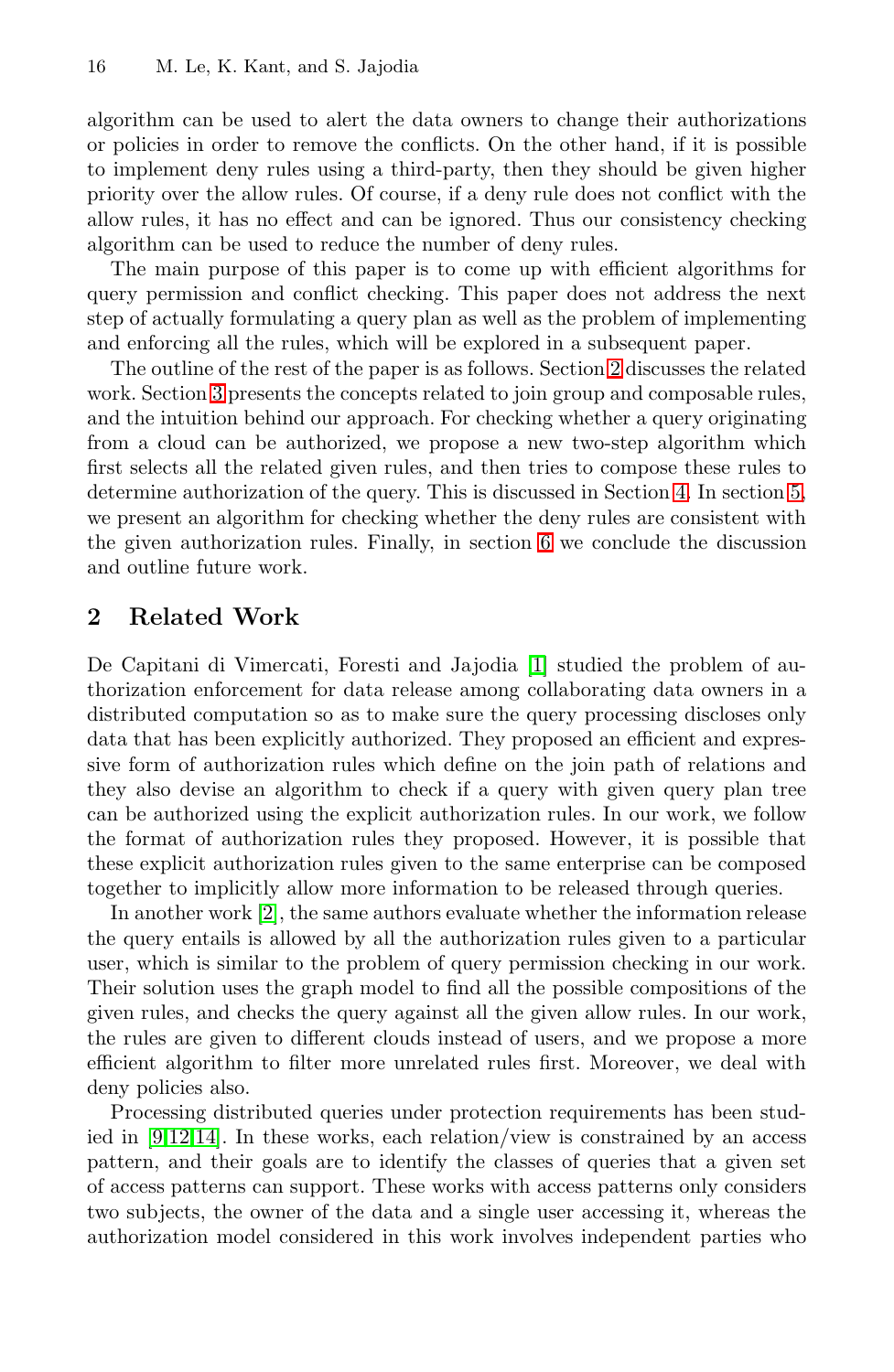may cooperate in the execution of a query. There are also classical works on the query processing in [c](#page-14-4)[en](#page-14-5)[tr](#page-14-6)alized and distributed systems [8,13,5], but they do not deal with constraints from the data owners. Superficially, the problem of checking queries against allow and deny rules is similar to checking packets against firewall allow and deny rules [6]. However, firewall rules are usually explicit, and one rule can contain another rule but not compose with another rule.

<span id="page-3-0"></span>There are several services such as Sovereign joins [11] to enforce the authorization rule model we used, such a service gets encrypted relations from the participating data providers, and sends the encrypted results to the recipients. Also, there are some research works [3,4,7] about how to secure the data for out-sourced database services. These methods are also useful for enforcing the authorization rules in our work, and their primary purpose is to provide mechanisms for information sharing among untrusted parties.

# **3 Composing Rules for Query Checking**

In order to check if a query is admissible according to the authorization rules, one naive idea is to generate all the possible compositions of the given basic rules, so as to convert each implicit rule into explicit one, and then check the query permission. The problem is that the compositions may generate too many rules, which make the approach very expensive.

Instead of generating all possible compositions, we organize the rules based on join attributes, and then use a two-step algorithm to check whether a given query can be authorized. In the first step, we filter as many rules as possible according to the given query. In the second step, we compose these rules based on their join attributes.

In this section we build up the machinery to enable this checking. In order to illustrate the various concept and models, we start with an e-commerce example that we will use throughout the paper. The example has the following schema:

- 1. Order (order id, customer id, item, quantity) as O
- 2. Customer (customer id, name, creditcard no, address) as C
- 3. Inventory (item, retail price, date) as I
- 4. Warehouse (location, item, supplier id, stock) as W
- 5. Supplier (supplier id, supplier name, cost price) as S
- 6. Shipping (location, customer id, days, ship cost) as Sp

The underlined attributes indicate the primary keys of the relations. We assume that relations *Order* and *Customer* are stored at Cloud *A*, and other relations are on the other clouds. The authorization rules for Cloud *A* are given below. The first two rules define access to local relations, and the following rules define remote access cooperated with other clouds. Each authorization rule has an attribute set, and is defined on one relation or a join path; the rule is also applied to a specified cloud.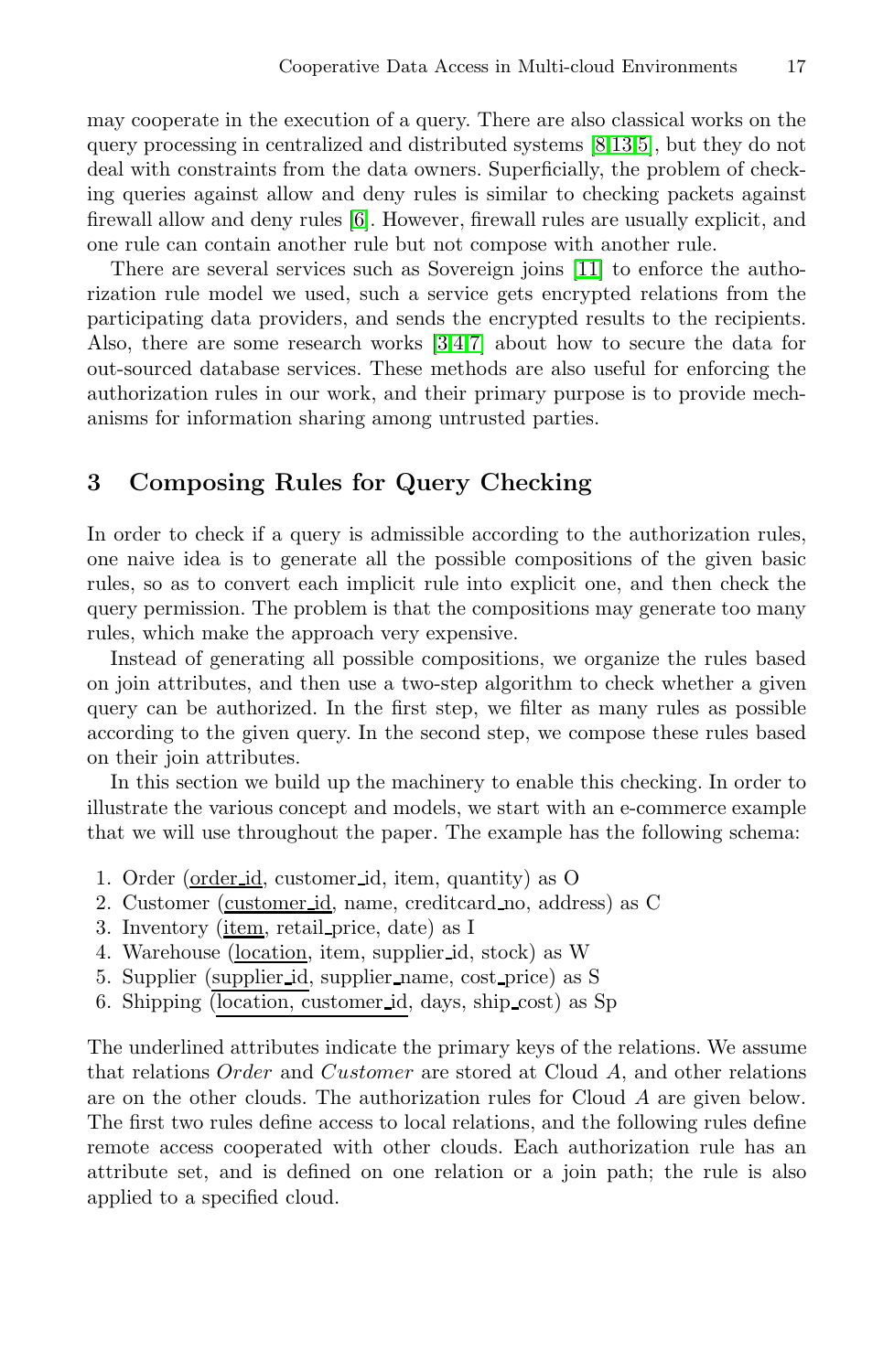- 1. (order id, customer id, item, quantity),  $(Order) \rightarrow Cloud A$
- 2. (customer\_id,name,creditcard\_no,address),(Customer)  $\rightarrow$  Cloud *A*
- 3. (item,supplier id,supplier name), (Warehouse, Supplier) → Cloud *A*
- 4. (item, order id, retail price),  $(Order, Inventory) \rightarrow Cloud \, A$
- 5. (location,supplier id,retail price,stock), (Warehouse, Inventory)  $\rightarrow$  Cloud *A*
- 6. (location, item, customer id, ship cost), (Shipping, Warehouse)  $\rightarrow$  Cloud *A*
- 7. (ship cost,stock, cost price), (Shipping, Warehouse, Supplier) → Cloud *A*

For simplicity, we assume identical attributes in different relations have the same name, and queries are in simple *Select-From-Where* form. In addition, relations satisfy the Boyce-Codd Normal Form (BCNF), and possible joins among the relations are all lossless joins. Also, we assume there is no collusion between clouds to bypass access limitations.

To illustrate query authorization, we shall consider two specific queries:

- 1. *Select* name, address, ship cost, retail price *From* Customer *as* C, Shipping *as* Sp, Warehouse *as* W, Inventory *as* I *Where* C.customer id = Sp.customer id *and* Sp.location = W.location *and*  $W$ .item  $=$  Litem
- 2. *Select* supplier name, stock *From* Supplier *as* S, Warehouse *as* W, Inventory *as* I *Where* S.supplier  $id = W$ .supplier  $id$  *and* W.item = I.item *and* cost price*>*'100'

## **3.1 Basic Concepts**

In order to perform efficient authorization checking, we group relations according to their join capability. For this we define a *Join Group* as a set of relations that share the same set of attributes and any subset of them can be joined based on that attribute set. A relation can appear in several Join Groups. A Join Group is identified by the set of attributes that its relations can join over, and we call this as *Joinable Attribute Set (JAS)* for the group. In our example, relations *Shipping, W arehouse* are in the same Join Group, and attribute set {*location*} is the JAS of this group. Other JASes among these relations are: *customer id, supplier id, item*. In order to address information release by joining two or more relations, we define the notation of Join Path.

**Definition 1.** *(Join Path) Given a set of relations T*1*, T*2*...Tn, a Join Path*  $\langle T_1, T_2...T_n \rangle$  *is an ordered chain of these relations, where each pair of relations*  $\langle T_i, T_{i+1} \rangle$  *are joined with each other on the JAS.* 

Each query itself has an associated Join Path called *Query Join Path*. In contrast, join path associated with a rule is called *Rule Join Path*. For instance, the Query Join Path of Query 1 is *< C, Sp, W, I >*, and Rule 7 is defined on the join path  $\langle Sp, W, S \rangle$ . For each rule, the Join Path defines a view, and the attribute set further refines the view. Therefore, a rule for a cloud defines a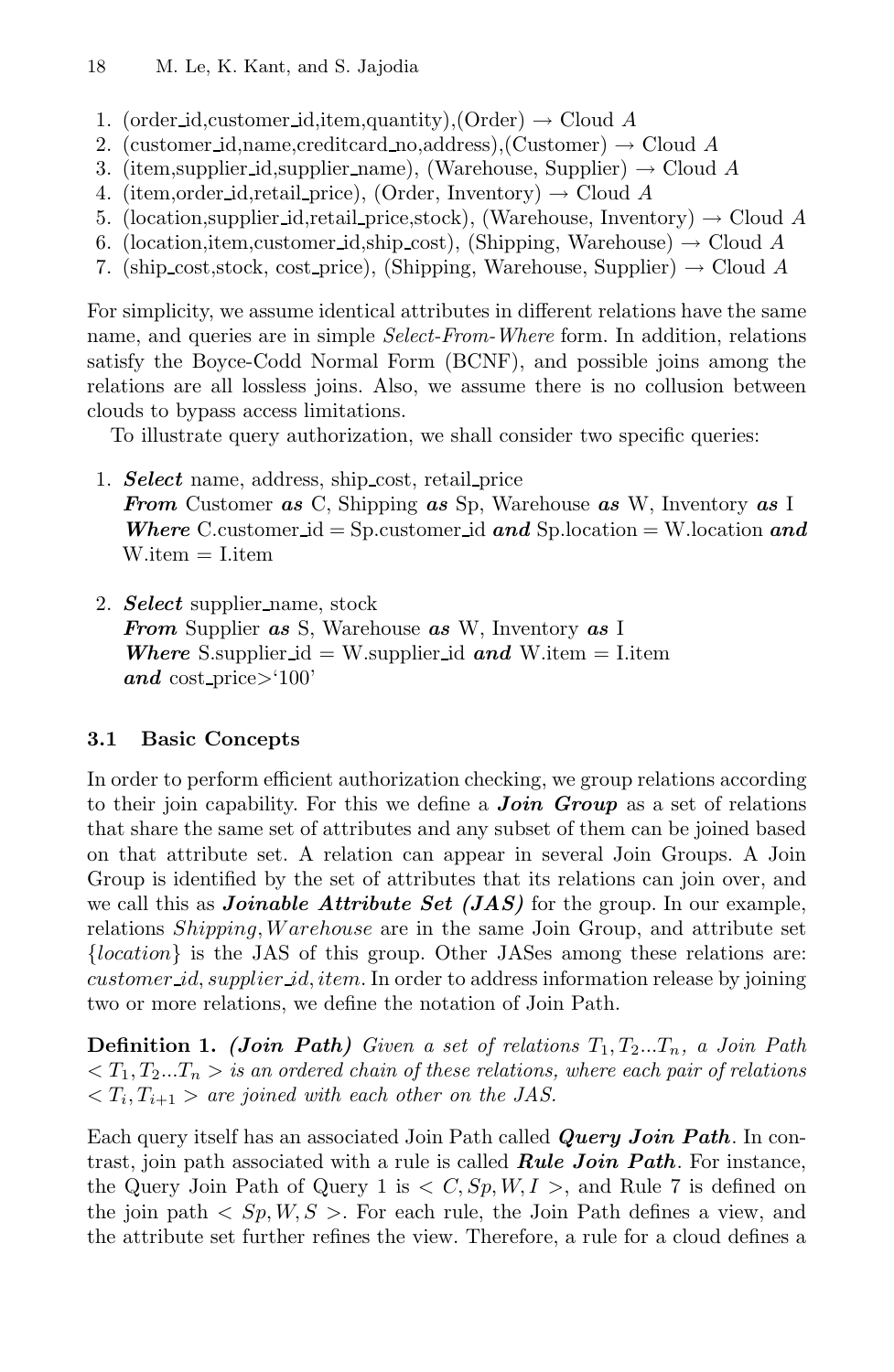view that this cloud can access. Similar to relations, views (rules) can also be joined together. By joining two views, the resulting view is defined over a longer join path. Next, we define the concept of Sub-Path relationships between two join paths, which is useful for determining the relevant rules for checking the authorization.

**Definition 2.** *(Sub-Path Relationship) A Join Path A is a Sub-Path of another Join Path B if: 1) The set of relations in Join Path A is a subset of the relation set of Join Path B. 2) For each join pair*  $\langle T_i, T_{i+1} \rangle$  *joins on a JAS henceforth denoted as*  $JAS_i$ *, and*  $\langle T_i, T_{i+1} \rangle$  *also appears in Join Path B and joined on JASi.*

Given two join paths *A* and *B*, whether *A* is a Sub-Path of *B* cannot be determined by a simple linear matching of Join Paths. It is because the order of the relations may be interchanged in a join path, and JASes in the join path also need to be compared.

### **3.2 Graph Model to Determine Sub-path Relationship**

Here, we use a graph model to determine the Sub-Path relationships. We present Join Path via a labeled graph.  $G = \langle V, E \rangle$ , where each node  $v \in V$  represents a relation in the Join Path, and each labeled edge  $e \in E$  connects two nodes if the two relations form a join pair in the Join Path, and the label indicates the JAS. The graph model applies to both queries and the authorization rules. To determine whether an authorization rule is defined on a Sub-Path of a query is equivalent to checking whether graph  $G(r)$  of a rule r is a sub graph of query graph  $G(q)$ .



**Fig. 2.** Rules defined on the Sub-Paths **Fig. 3.** Rules defined on the Sub-Paths of Query Join Path of Query 1 in example

of Query Join Path of Query 2 in example

Figure 2 shows the query 1 in our example, and the rules in the boxes are the ones defined on the Sub-Path of the Query Join Path. Figure 3 does the same for query 2. For query 1, rules 2, 5, 6 are defined on the Sub-Paths of the Query Join Path. For query 2, the rules are 3 and 5.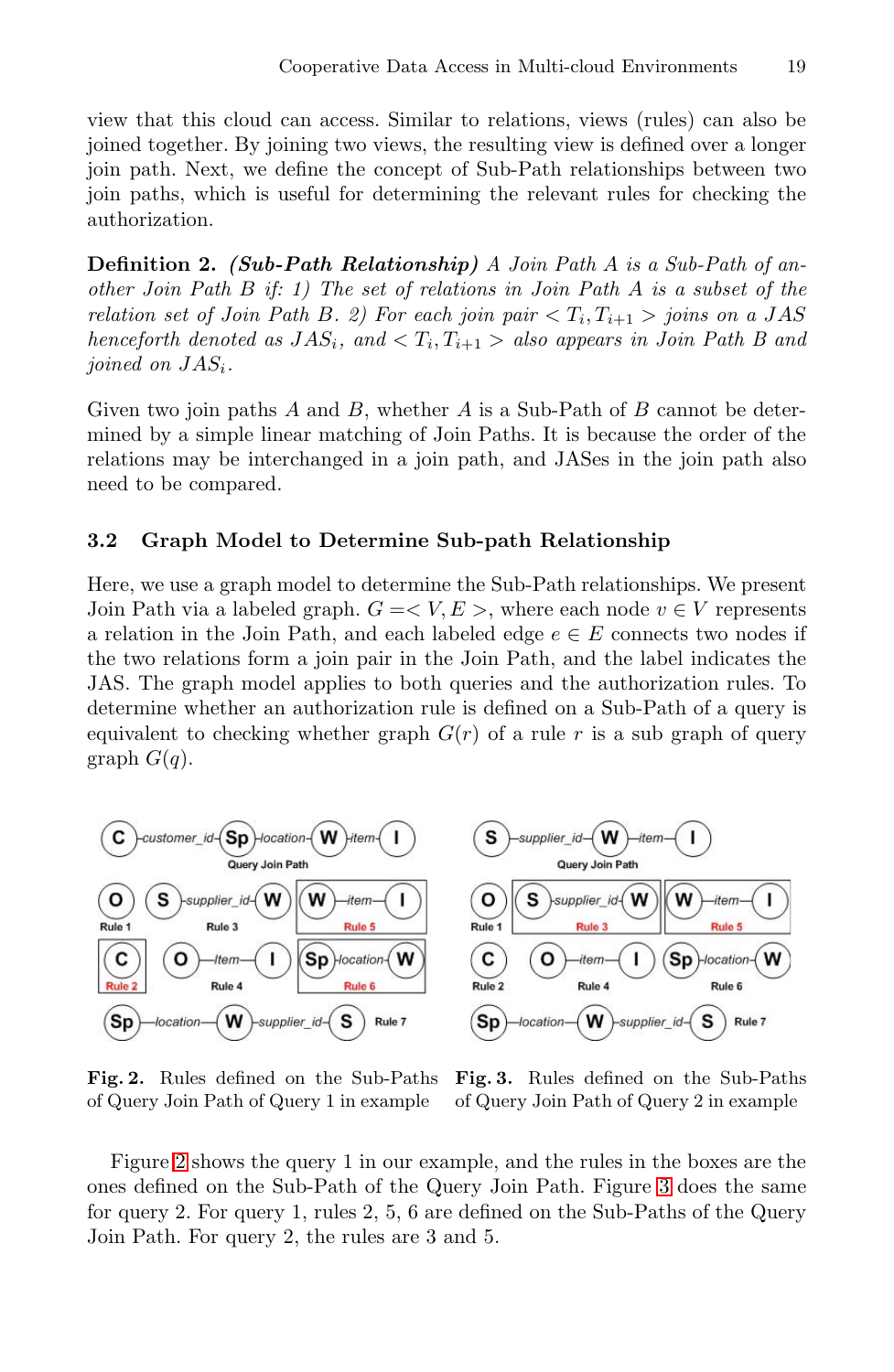#### 20 M. Le, K. Kant, and S. Jajodia

Determining Sub-Path relationship is an important step to figure out the composable rules as we shall show later in Theorem 1. However, a rule defined on a Sub-Path of the Query Join Path is not necessarily a composable rule of the query. Hence, we also look at the attributes that can be used to compose rules in the given query. We call the JAS in a Query Join Path as *Query JAS*. Each Query JAS is also associated with the relation pair that join over it. For example, in query 2, the Query JASes are: *supplier id*(*S, W*)*, item*(*W, I*). As rules can be composed using join operations, we define the concept of *Composable rule* below.

**Definition 3.** *(Composable rule) An authorization rule is a composable rule, if the attribute set of the rule contains at least one JAS.*

According to the definition, only Rule 7 in our example is not a composable rule because its attribute set does not contain any of the four JASes. Similarly, with a given query, we define *Query Composable rule* as an authorization rule whose Join Path is defined on a Sub-Path of the Query Join Path and attribute set contains one Query JAS. For illustration, Rules 2, 5, 6 are the Query composable rules for query 1 since Rule 2 contains *customer id* and Rule 5 and 6 contain *location*. As join operations can occur in rules, the concept of Join Groups can also be applied to rules instead of basic relations. Within each Join Group of [ru](#page-12-0)les, there are the rules whose attribute sets contain a common JAS.

**Definition 4.** *(Join Group List) Each entry in a Join Group List is a Join Group of composable rules. There is a unique JAS to identify each entry and within the entry there are composable rules whose attribute sets contain this JAS.*

It is clear that one rule may appear in multiple entries. The Join Group List can be generated with the given rules, and an example of Join Group List can be found in section 5.3.*Query Join Group List* is a Join Group List based on the given query. For each entry in such list, it is identified by a Query JAS, and within each entry are the Query composable rules whose attribute set contains this Query JAS. Only rules in the Query Join Group List are the relevant rules that will be considered in the composition step. In section 4.2 we show the Query Join Group Lists of queries in our example.

#### **3.3 Rule Composition Rationale**

Our mechanism first checks if a single rule can authorize the query. If not, we compose the relevant rules to see whether the given query can be authorized. All the rules within the same entry of the Query Join Group List can be composed together since they are all composable on that Query JAS. Therefore, rules within one entry can be composed into one single composed rule with longer join path and larger attribute set. If one rule appears in two or more entries of the list, it indicates that this rule can be used to connect these Join Groups so that the composed rules from these entries can be further composed.

Such a composition is also transitive. If a rule  $r_a$  appears in entries of  $JAS_1$ and  $JAS_2$  and a rule  $r_b$  appears in entries of  $JAS_2$  and  $JAS_3$ , then all the rules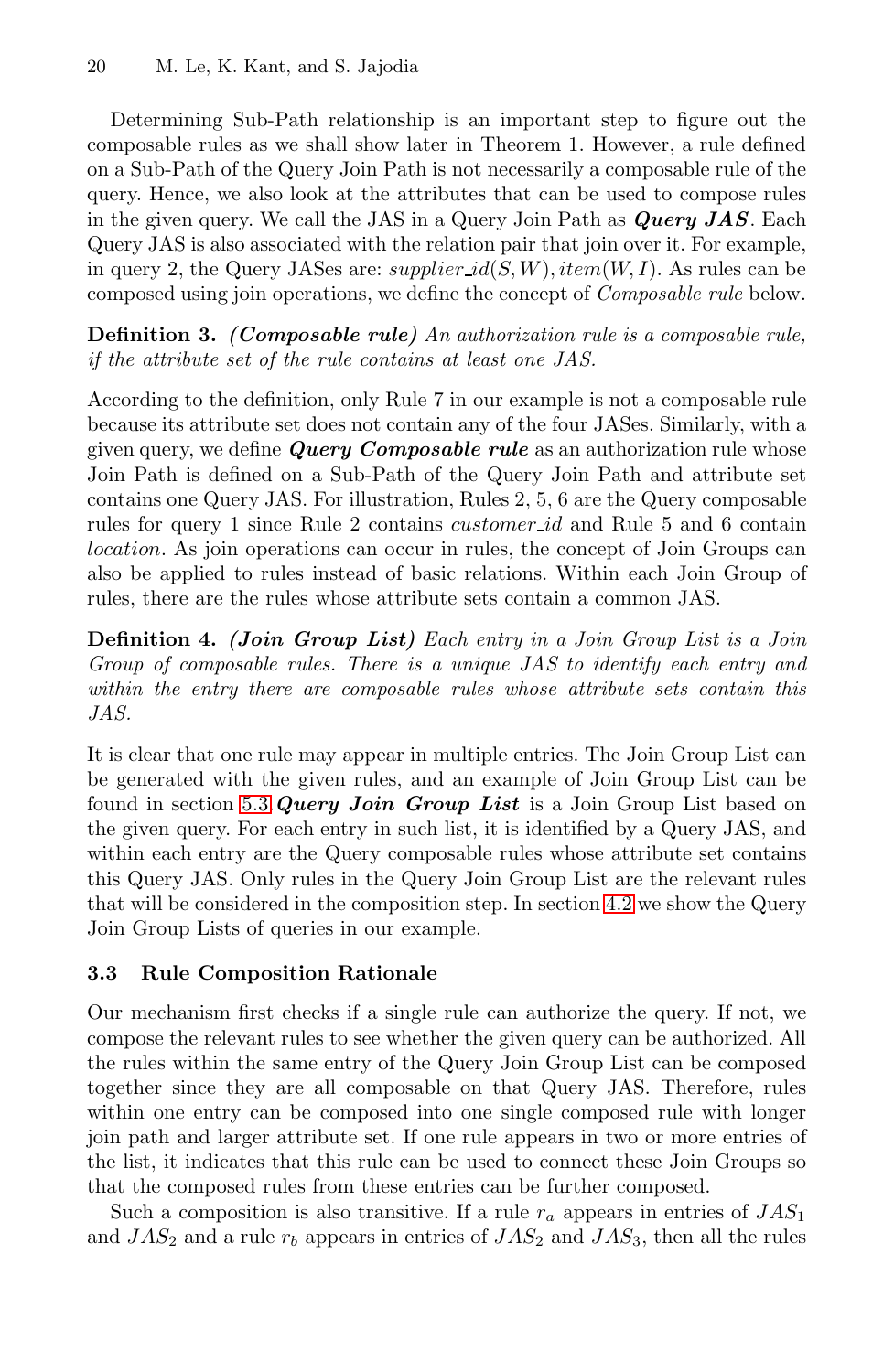within these 3 entries can be composed into one rule. It is because  $r_a$  and  $r_b$  share *JAS*2, these two rules can be composed by joining on *JAS*2, and their connected entries can be further composed. Therefore, we group the entries in the Query Join Group List based on their connectivity. All the rules within a connected entry group can be composed into one rule. This procedure produces one or more maximally composed rules such that no further composition is possible. If there is more than one such composed rule, at most one of them can be defined on the Query Join Path. This follows from the fact that if two composed rules are defined on the same join path, then they can be further composed together. In addition, since the Query composable rules are all defined on the Sub-Path of the Query Join Path, composition of the rules will not have a join path longer than Query Join Path. Therefore, we only need to check the composed rule which includes the greatest number of relations (longest join path). If this rule is defined on the same join path as the query join path, then we check whether the attribute set of the composed rule is a superset of the attribute set in the query. The query can be authorized if and only if this is the case.

### **3.4 Theorems and Proofs**

In this section, we prove a number of assertions regarding the rule composition and query checking which are useful in formulating the checking algorithm and proving their correctness.

**Theorem 1.** *All authorization rules that are not defined on a Sub-Path of query Join Path are not useful in the rule composition.*

*Proof.* Assume a query *q* has a Join Path of  $\langle T_1, T_2, T_n \rangle$ . A rule *r* not defined on a Sub-Path of the Query Join Path will have two possibilities by definition. 1) The Join Path of *r* includes at least one relation  $T_m$  which is not in the set of  ${T_1, T_2...T_n}$ . 2) The Join Path of *r* is defined on the set of relations which is a subset of  ${T_1, T_2...T_n}$ , but join over different JASes. The composed rule that can authorize the query must have the same Join Path as Query Join Path. Otherwise, the query results will have incorrect tuples because the underlining views are joined differently, and such a case also means the query is not authorized. Thus, if an authorization rule  $r$  has  $T_m$  in its Join Path, then any composed rule using this rule will also have  $T_m$  in its Join Path which is different from Query Join Path. For the second case, such a rule generates a different view, and any composed rule containing this rule also have a Join Path different from Query Join Path. Therefore, both types of rules need not be included to compose a rule that will authorize the query.

### **Theorem 2.** *Only Query Composable rules are useful in the rule composition.*

*Proof.* A rule that is not a Query composable rule can have two possibilities: 1) it is not defined on a Sub-Path of Query Join Path. Theorem 1 indicates these rules are not useful. 2) the rule is defined on a Sub-Path of query Join Path, but the attribute set of the rule does not contain any Query JAS. To compose a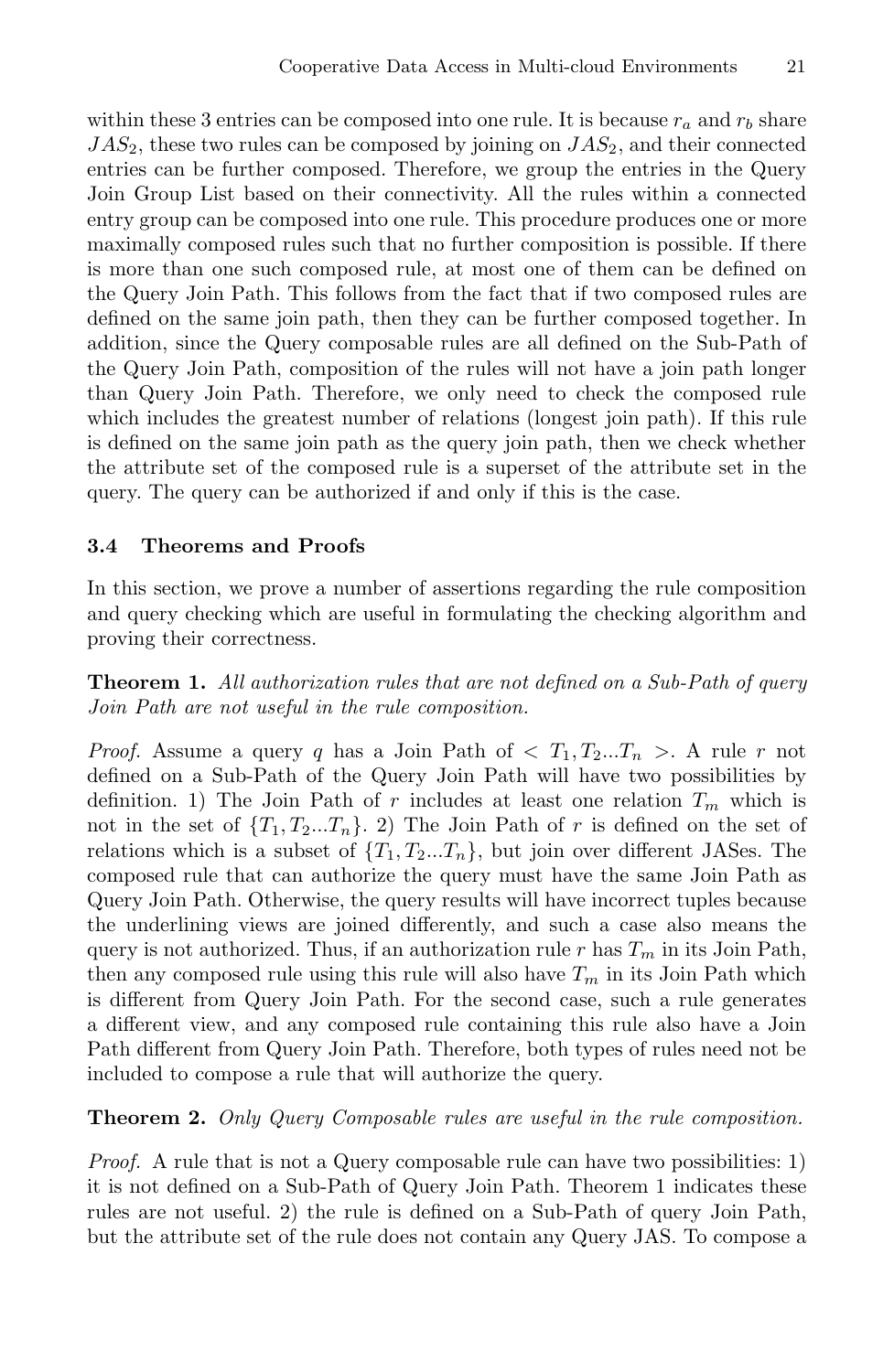rule with others to authorize the query, it must join with other rules on Query JAS. Otherwise, either it cannot compose with any other rule, or the composed rule has a join path different from Query Join Path. Therefore, only the Query composable rules should be included for rule composition step.

**Theorem 3.** *The composition step can cover all the possible ways to authorize the query.*

*Proof.* From Theorem 2, we know that any composition including non-Query Composable rules will not authorize the query. Then the composition step looks for only possible compositions among Query Composable rules. According to the connectivity among the entries, if two rules are in two disconnected entries, then they cannot be composed into one rule. On the other hand, for rules within the connected entries, we compose them into a maximally composed authorization rule. Such a rule maybe more than enough to authorize the query, but the Join Path of the rule can be at most the same as the Query Join Path. From above two observations, all the possible compositions that may authorize the query are included in these composed rules from separate connected entry groups. Finally, only one composed rule that has the same join path as the Query Join Path can authorize the rule, and there is at most one such composed rule.

# <span id="page-8-0"></span>**4 Verifying Query Admissibility**

Our two-step algorithm first builds up the Query Join Group list, and then uses composition step to construct rules that can possibly authorize the query.

### **4.1 Algorithm for Checking Query Permission**

In the first step, the algorithm examines all the given rules and builds the Query Join Group List as discussed above. Each Query composable rule is put into the entries based on its Query JAS. If one rule appears in multiple entries, these entries are connected. Also, each entry is augmented with the relations which are accessible from the rules in this entry. At the end of this step, the algorithm maintains the connected entry group with the greatest number of relations.

In the second step, the algorithm can compose rules efficiently with Query Join Group List. The algorithm only examines all the entries within the connected group that holds the largest number of relations (can be multiple), and entries with only one rule are also ignored. The rules within each connected entry group are composed into one rule as discussed above. As the algorithm examines the groups with most relations, if these composed rules cannot authorize the query, then the query is not authorized.

We assume the complexity of the basic operation that checks whether a given rule  $r$  can authorize the query  $q$  is  $C$ , and there are  $N$  given rules, and the query *q* is defined on a Join Path of *m* relations. In the algorithm, step one has the worst case complexity of  $O(N * C * m)$ . It is because the complexity of Sub-Path determination is lower than that of checking the query authorization; both of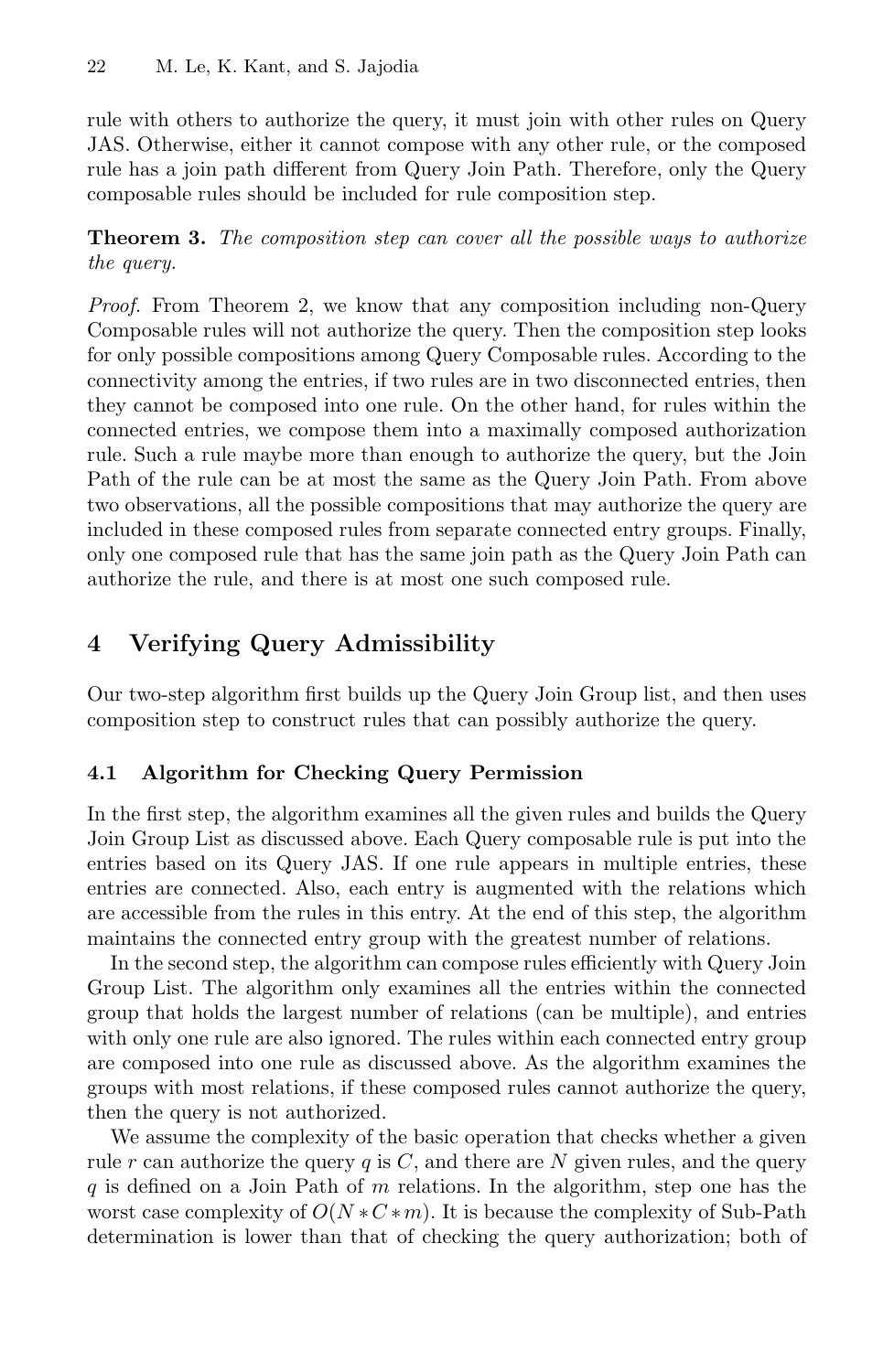them need to compare the Join Paths and attribute set. If all the rules pass the Sub-Path checks, then the algorithm compares each rule with the *m* − 1 Query JASes to decide which entries to put in. None of the rest operations is more expensive than *C*. Similarly, in step two, at most *m* entries and *N* rules are checked, and composing the rules is not expensive than *C* also, thus, the complexity of step two is  $O(N * C)$ . Therefore, the overall complexity of the algorithm is  $O(N * C * m)$ . Considering the fact that most join paths in practice involves less than 4 or 5 relations, the number of *m* is expected to be very small in most cases. Therefore, in average cases, we can expect the complexity of the algorithm close to  $O(N * C)$ .

| Algorithm 1. Query Permission Checking Algorithm                              |
|-------------------------------------------------------------------------------|
| <b>Require:</b> Set of authorization rules, the query q                       |
| <b>Ensure:</b> Query can be authorized or not                                 |
| <b>STEP ONE:</b>                                                              |
| 1: for each authorization rule $r$ do                                         |
| if r authorizes q then<br>2:                                                  |
| $q$ is authorized<br>3:                                                       |
| 4:<br>return true                                                             |
| else if Sub-Path $(r, q)$ then<br>5:                                          |
| 6:<br>for each Query JAS in $q$ do                                            |
| if $r$ is composable on this JAS then<br>7:                                   |
| 8:<br>Add $r$ into the entry of this JAS in Query Join Group List             |
| 9:<br>Connect this entry with previous entry that $r$ also appears            |
| 10:<br>Update the relation set associated with this entry                     |
| 11: for each unvisited entry in Query Join Group List do                      |
| 12:<br>Follow the link to the connected entries                               |
| Update the relation set associated with each entries in the same group<br>13: |
| 14: Keep the largest connected entry groups with most relations               |
| STEP TWO:                                                                     |
| 15: Construct an empty rule $r_c$                                             |
| 16: for each largest connected groups do                                      |
| 17:<br>Begin from one entry in the group                                      |
| 18:<br>Follow the link to the connected entries                               |
| Compose the rules in entry with the existing composed rule $r_c$<br>19:       |
| 20:<br>Generate a composed rule $r_c$                                         |
| 21:<br>if $r_c$ authorizes q then                                             |
| 22:<br>q is authorized                                                        |
| 23:<br>return true                                                            |
| 24: $q$ is denied                                                             |
| $25:$ $\bf return$ ${\bf false}$                                              |

### **4.2 Illustration with the Running Example**

We begin with query 1. In the first step, the algorithm examines all the rules. As no single rule is defined on the Query Join Path, none of the given rule can authorize this query. Based on the definitions, rules 1, 3, 4, 7 are not defined on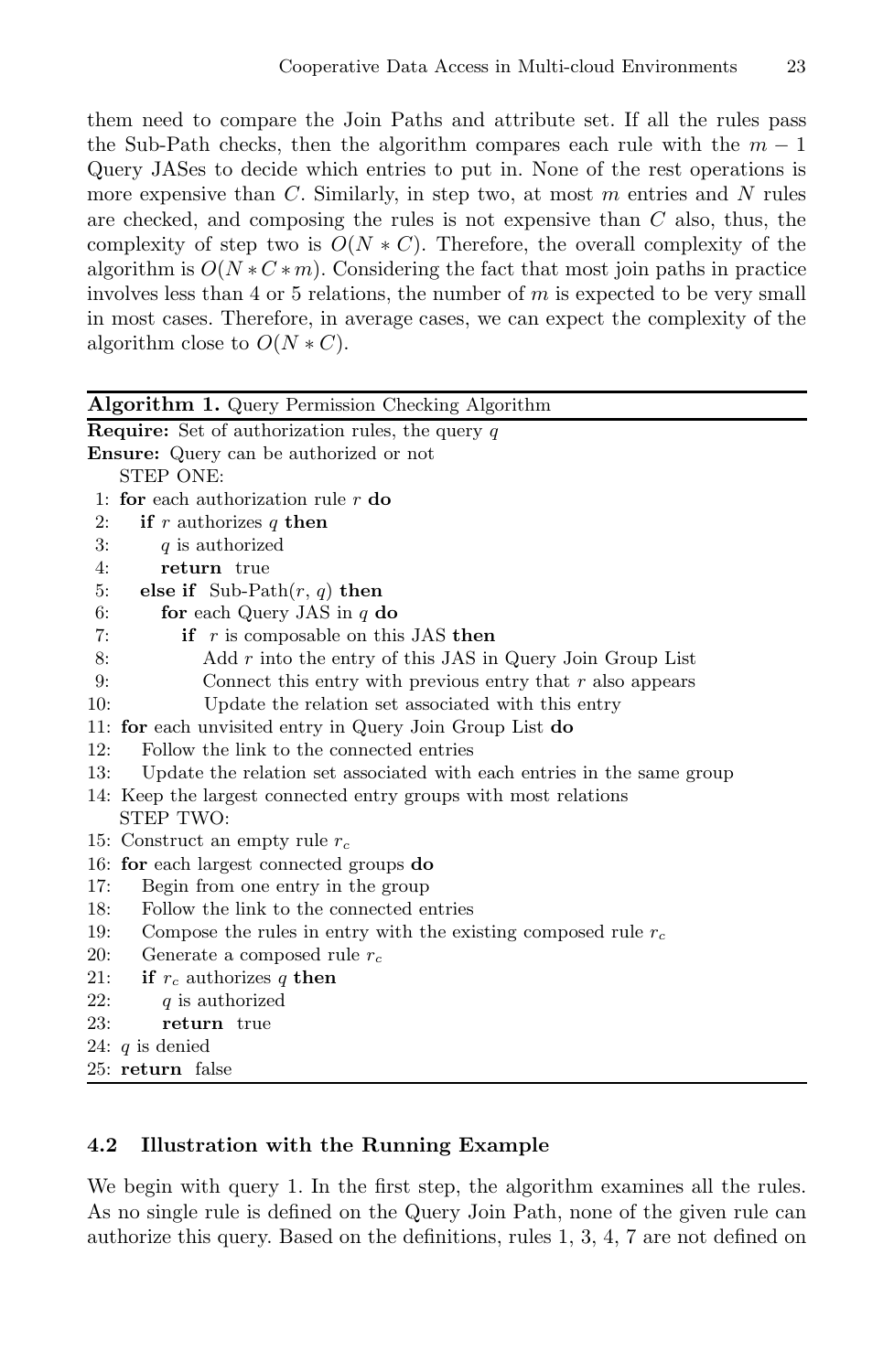the Sub-Path of the Query Join Path, so that they are not useful to authorize the query. The Query Join Group List is:

- 1. customer id  $(C, Sp) \rightarrow \{\text{Rule } 2, \text{ Rule } 6\}.$
- 2. location (Sp, W)  $\rightarrow$  {Rule 5, Rule 6}.
- 3. item  $(W, I) \rightarrow \{Rule 6\}.$

Since Rule 6 appears in all three entries, these three entries form the only connected entry group in this list. Then in second step of the algorithm, the entry *item* is ignored since there is only one rule in the group, and Rule 6 is composed with Rule 2 by joining on Query JAS *customer id* which further composes with Rule 5 by joining on Query JAS *location*. Thus, the composed rule is "(*customer id*, *name*, *creditcard no*, *item*, *address*, *retail price*, *stock*,  $ship\_cost$ ,  $location$ ),  $(Customer, Shipping, Warehouse, Inventory$ )  $\rightarrow$  Cloud *A*". This composed rule is defined on the Query Join Path of query 1, and the attribute set contains all the attributes required in query 1. Therefore, the query is authorized.

Query 2 has Query Join Path  $\langle S, W, I \rangle$ , attribute set  $\{supplier_name,$ *stock*, *cost\_price*}, and Query JASes are  $\{supplier\_id(S, W), item(W, I)\}$ . Here, attribute *cost price* appears in *Where* clause is put into the attribute set, since the query needs the authorization on that attribute to do the select operation. As no single rule can authorize the query, the algorithm builds the Query Join Group List during the first step. Rules 1, 2, 4, 6, 7 are filtered as their Join Paths are not Sub-Paths of Query Join Path. The Query Join Group List is:

- 1. supplier id  $(S, W) \rightarrow \{Rule 3, Rule 5\}.$
- 2. item  $(W, I) \rightarrow \{Rule 3\}.$

Then the algorithm ignores entry *item*, and composes the Rule 3, 5 by joining on Query JAS *supplier id*. The resulting composed rule is "(*item*, *supplier name*,  $supplier_id, \text{ }retail\_price, \text{ }stock), \text{ } (Supplier, \text{ }W are house, \text{ }Inventory) \rightarrow \text{Cloud}$ *A*". Since attribute *cost price* is not in the attribute set of the composed rule, this query cannot be authorized.

# <span id="page-10-0"></span>**5 Checking Consistency with Deny Policies**

In addition to the authorization rules to allow access, cloud owners usually have deny rules to make sure that certain combinations of attributes are not accessible so that the information contained in such a relationship will not be released. We want to check using all the given authorization rules whether there exists any possible authorized query that violates the deny rules. For example, we can have a deny rule as below:

1. (Inventory.item, Inventory.retail price, Supplier.cost price) → Cloud *A*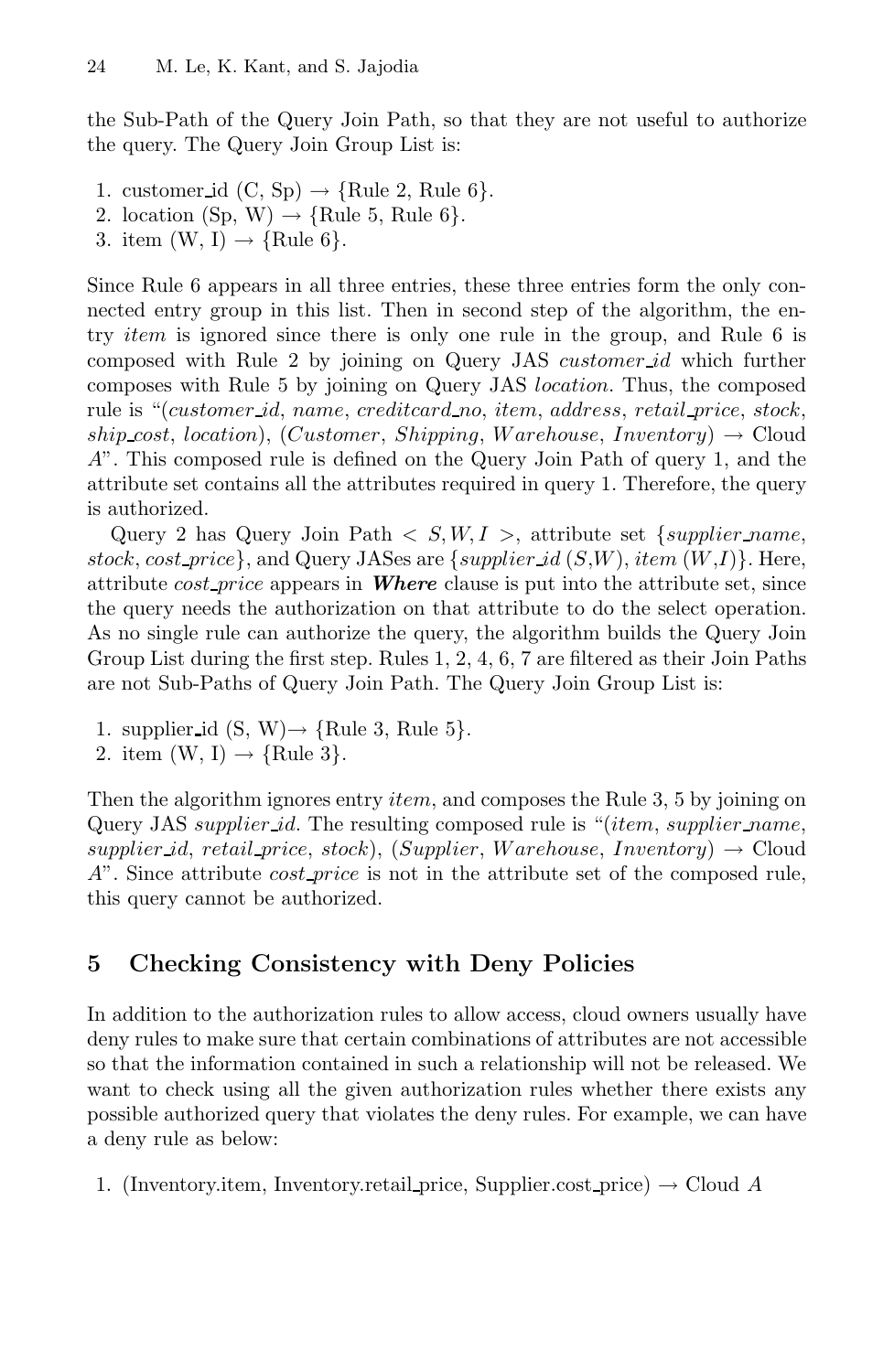This rule means the Cloud *A* does not allow to get these three attributes from two tables at the same time (in one tuple), however the appearance of two of the attributes at the same time is allowed. Unlike the authorization rule, deny rules are not defined on join paths because such a rule is more restrictive than the one defined on a join path from the perspective of deny. Without join path, a deny rule prohibits any composition result that make the attribute set appear together no matter which join path is used. Since they are not defined on join paths so that they cannot be composed, and we always check them one at a time. To make sure a deny rule is not violated, all the possible join paths and rule compositions that will allow the attribute set need to be checked. To do so, one naive idea is to generate all the possible authorization rules and check if any one of them violates the given deny rules. Again, this is highly inefficient and we need a better algorithm.

#### **5.1 Join Group List Approach**

If the attributes within one deny rule are not explicitly allowed by an authorization rule, then the only possible way to violate it is the composition of the given authorization rules. We use the Join Group List to check the possible rule compositions that may violate the deny rules. Unlike query authorization considered earlier, the rule composition here is not constrained by the Query Join Path, and any composition of the rules that may violate the deny rule should be considered. Similar to the above algorithm, rules in a connected entry group of the Join Group List can be composed into one rule. Beginning with one basic rule and following all the connected entries, we can get a maximally composed rule including that basic rule.

To test whether a given deny rule is violated, we begin with the deny rule by randomly pick an attribute from the rule. We can randomly pick the first attribute because that for the attributes in a deny rule to appear together in one tuple, there must exist a composed or given rule to include all these attributes. After picking the first attribute, we choose all the basic rules that include this attribute. It is because any composed rule that violates the deny rule must be composed with at least one of such rules. We then compose the rules much like that for the query authorization one. In addition, there is no need to generate the real composed rule, as we are only concerned with the attribute set of the composed rule. This can be achieved by taking the union of the attribute set from all the connected Join Group List entries.

### **5.2 Deny Rule Verification Algorithm**

The deny rule verification algorithm first generates the Join Group List with given rule, and then composes rules to check violation. The first step of the algorithm can be treated as a pre-computation step since once the authorization rules are given, the list can be generated. According to the definition, by examining the authorization rules with each JAS, putting the rules in the corresponding entries, and creating the connections among the entries, the list is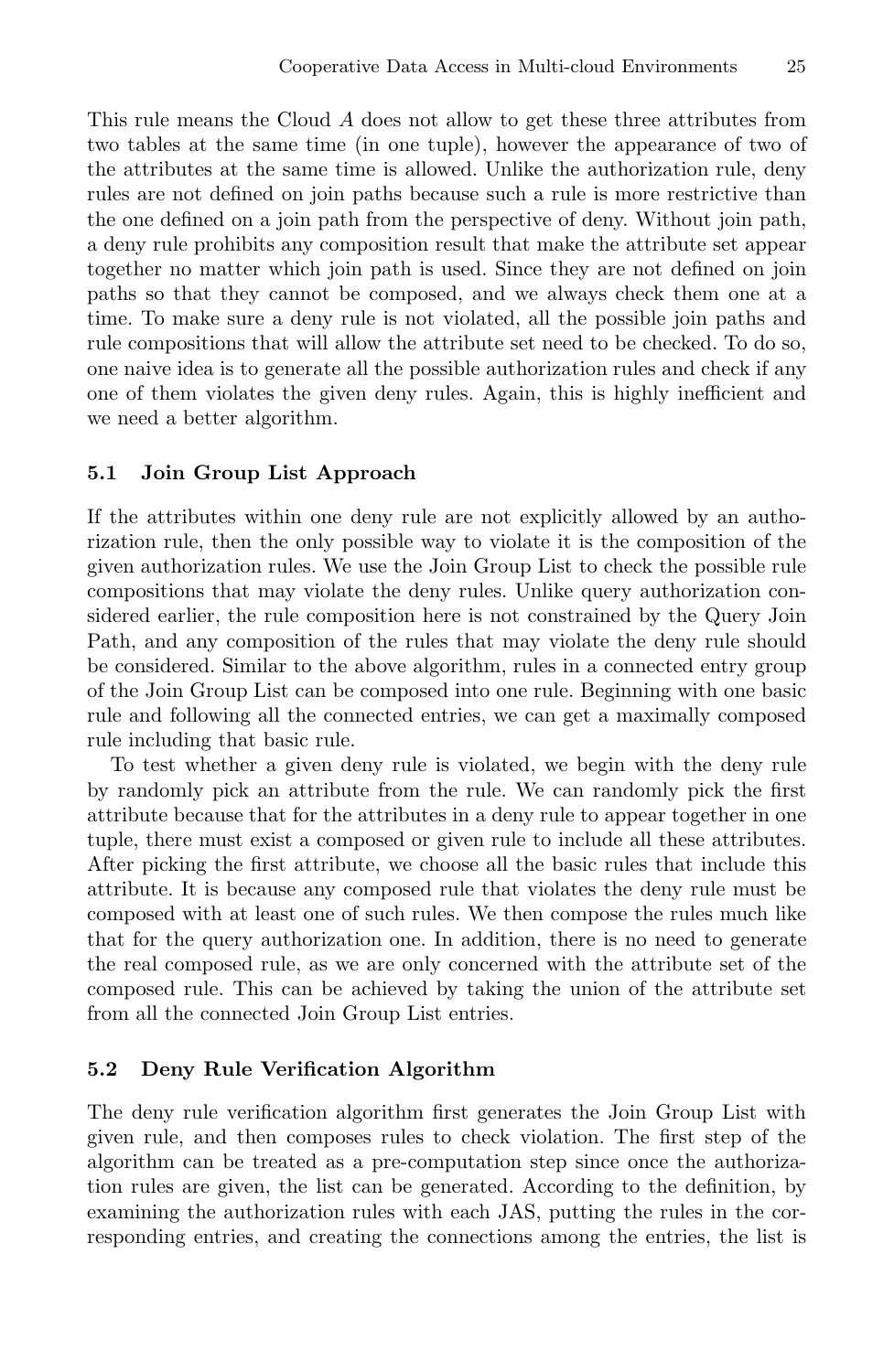### 26 M. Le, K. Kant, and S. Jajodia

generated. In the second step, the algorithm goes through all the rules containing the randomly picked attribute and tries to compose maximum possible rules to violate the rule. If and only if one of such rule is found, the deny rule is violated. Algorithm 2 is the detail description of Deny Rule Verification procedure.

| Algorithm 2. Deny Rule Verification Algorithm                                                    |  |
|--------------------------------------------------------------------------------------------------|--|
| <b>Require:</b> Set of authorization rules, the deny rule d, the JAS set                         |  |
| <b>Ensure:</b> Deny rule can be violated or not                                                  |  |
| STEP ONE(Join Group List Generation):                                                            |  |
| 1: for each authorization rule $r$ do                                                            |  |
| for each JAS do<br>2:                                                                            |  |
| 3:<br>if $JAS \subseteq$ Attribute set of r then                                                 |  |
| Add $r$ into the entry of this JAS in Join Group List<br>4:                                      |  |
| 5:<br>Connect this entry with previous entry that $r$ also appears                               |  |
| STEP TWO (Verification):                                                                         |  |
| 6: Pick one attribute A from deny rule $d$                                                       |  |
| 7: Create an empty attribute set $UA$                                                            |  |
| 8: for each rule r includes attribute $A$ do                                                     |  |
| 9:<br>if $r$ is in Join Group List and not visited then                                          |  |
| 10:<br>Get the attribute set from the rules in the entry that includes $r$                       |  |
| 11:<br>Follow the links among the entries to get all connected entries                           |  |
| 12:<br>Union all the attributes from the rules in these entries, get set $UA$                    |  |
| 13:<br><b>if</b> The attribute set of deny rule $d \subseteq UA$ then                            |  |
| 14:<br>Deny Rule can be violated                                                                 |  |
| 15:<br>return true                                                                               |  |
| else<br>16:                                                                                      |  |
| 17:<br><b>if</b> The attribute set of deny rule $d \subseteq$ The attribute set of r <b>then</b> |  |
| 18:<br>Deny Rule can be violated                                                                 |  |
| 19:<br>return true                                                                               |  |
| 20: Deny Rule cannot be violated                                                                 |  |
| 21: return false                                                                                 |  |

<span id="page-12-0"></span>In order to examine its complexity, suppose that there are *N* given rules, and there are *m* possible JASes among them, and the cost of checking whether an attribute is included in a set is *C*. Then the complexity of step one is  $O(N*C*m)$ . If the largest number of rules in each entry in the list is *t*, and basic operation cost for getting the attribute set from a rule is  $C$ , the worst complexity of step two is  $O(N * C * t)$  $O(N * C * t)$  $O(N * C * t)$ . It is because in step two, at most N rules are examined, and for each entry, at most *t* rules are checked. Therefore, the overall complexity depends on the number of given rules and the relationships among them. On the other hand, since such verification can be done offline with all given authorization rules and deny rules, complexity is not a big concern here.

### **5.3 Illustration of Deny Rule Checking**

Based on the definition in section 3, the Join Group List of our running example including all the relations is: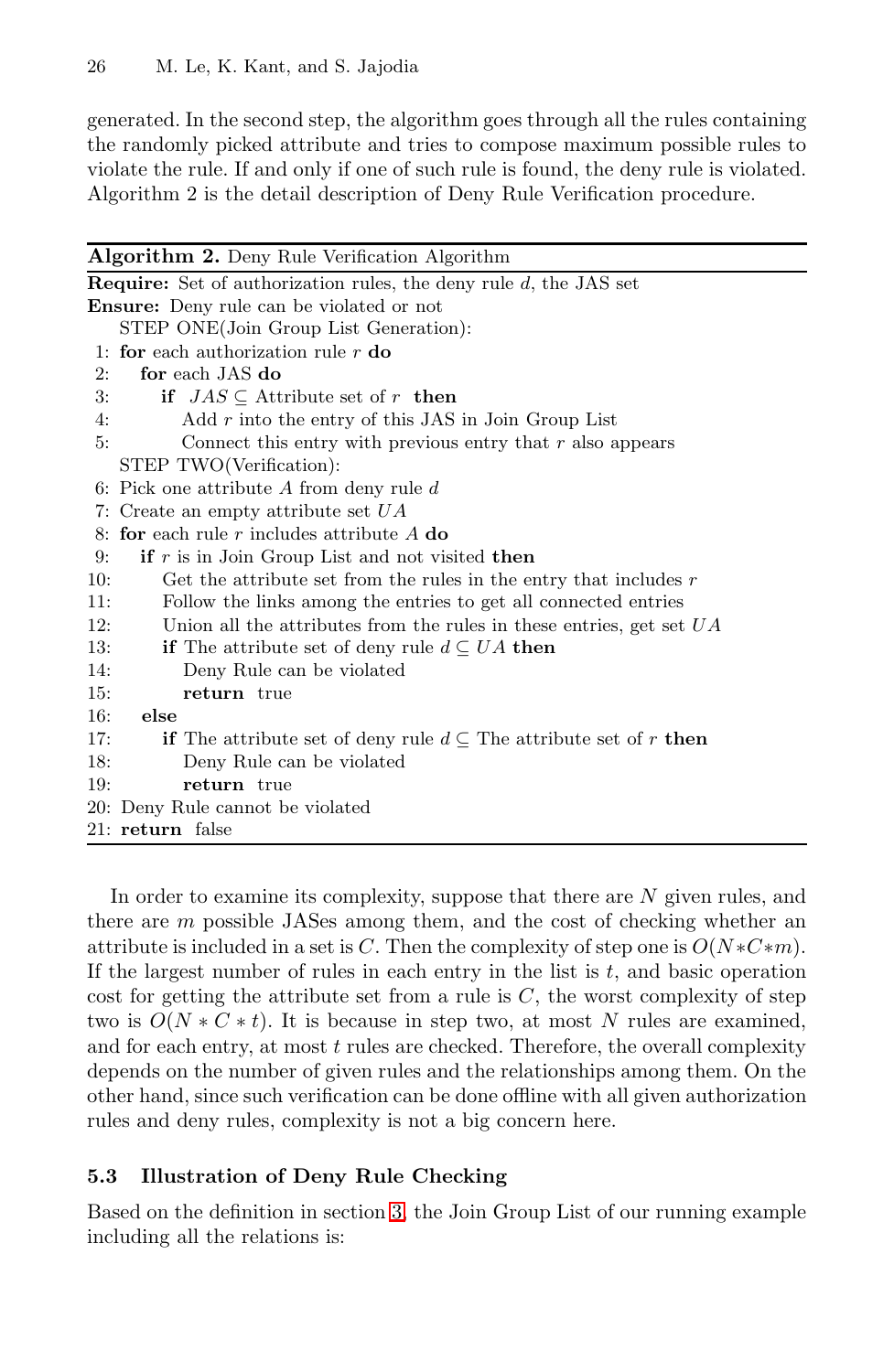- 1. (customer\_id)  $\rightarrow$  (Rule 1, Rule 2, Rule 6)
- 2. (supplier id)  $\rightarrow$  (Rule 3, Rule 5)
- 3. (item)  $\rightarrow$  (Rule 1, Rule 3, Rule 4, Rule 6)
- 4. (location)  $\rightarrow$  (Rule 5, Rule 6)

For the verification, the algorithm randomly picks one attribute, let us say *retail price*. Since *retail price* appears in Rule 4 and Rule 5, the algorithm only needs to begin with these two rules. Starting with Rule 4, the algorithm first gets the attribute set of the rules within entry *item*, and then examines the connected entry group including



cid stands for customer\_id; sid stands for supplier\_id

**Fig. 4.** Composition of the rules 1 to 6

<span id="page-13-0"></span>entry *item*. Since entries *location* and *customer id* connect to *item* with Rule 6, and entry *supplier id* connects entry *location* with Rule 5, all the entries in this list are connected. Therefore, Rule 5 does not need to be checked again. Figure 4 depicts how the rules 1 to 6 are composed together with JASes to obtain the attribute set. The resulting composed rule will have the attribute set which is the union of the attribute sets from rule 1 to 6. Because this set is not a superset of {*item, retail price, cost price*}, the deny rule cannot be violated.

### **6 Conclusions and Future Work**

In this paper, we examined the problem of cooperative data access in multicloud environments. Given the authorization rules for allow policies, using the join properties among the given rules, we presented an efficient algorithm to decide whether a given query can be authorized. In addition, we proposed an algorithm to check whether the given authorization rules are consistent with the deny rules that the enterprises may have specified to ensure that sensitive data is not released.

As stated earlier, we do not consider the generation of actual query plans in this paper. Generating a query plan may require the help of a trusted third-party in order to do the required join operations without violating the authorizations and deny rules. The query plan generation also involves performance considerations, which, in a multi-cloud environment would require consideration of location of data. The implementation of authorization checks may need to be done at all the parties that contribute data to the query before the query execution can begin. The query execution itself must decide what operations are done where in order to avoid any unauthorized leakage of information.

It may be possible to formulate the query authorization problem formally with first-order logic so as to use traditional SAT based techniques; however, the feasibility and complexity of this approach remain to be investigated.